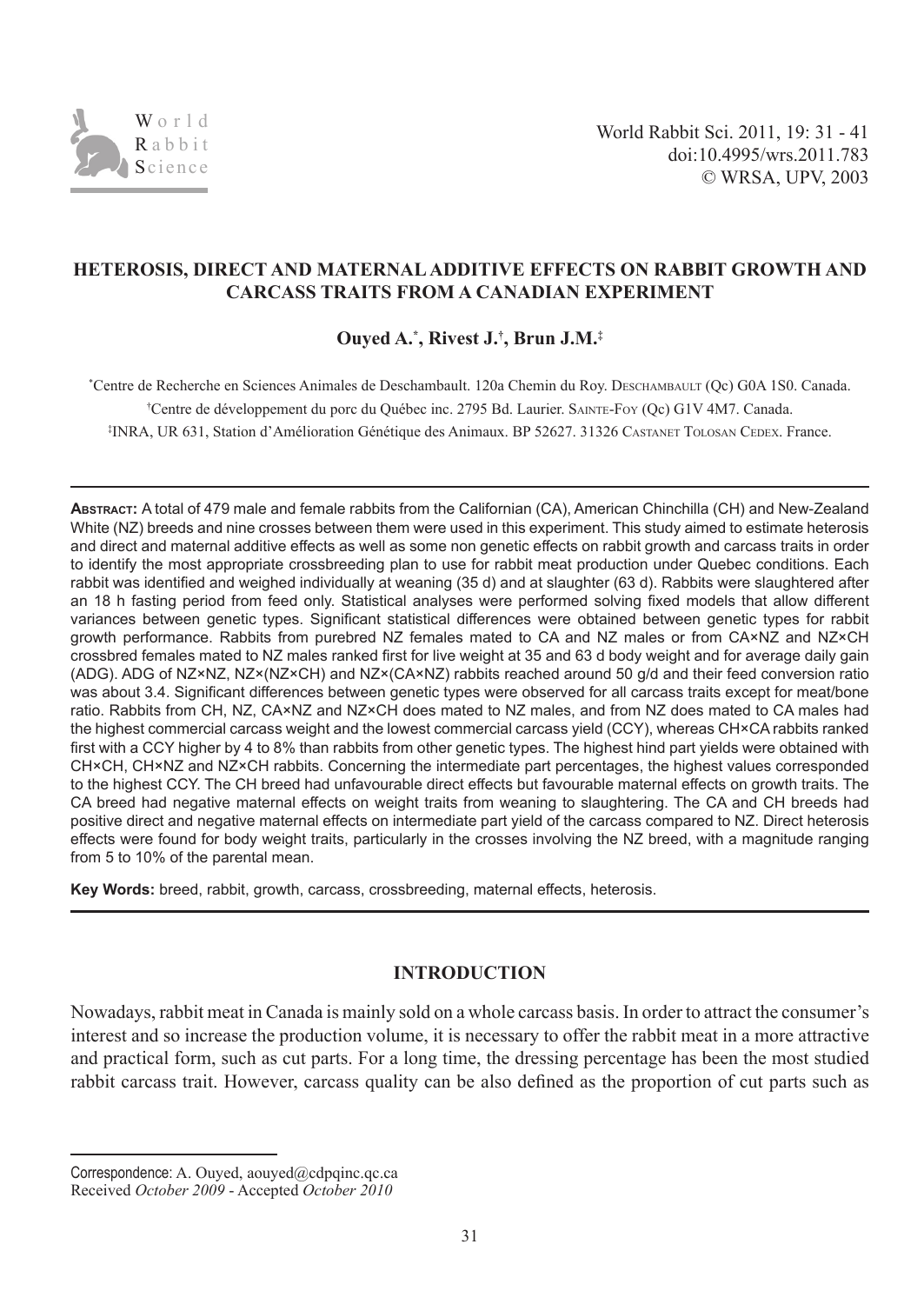loin, hind and fore part (Larzul and Gondret, 2005). Another criterion defining carcass quality is the meat/ bone ratio of the carcass, which can be fairly well predicted by the hind leg meat/bone ratio (Blasco *et al*., 1992). Commercial rabbit meat is usually produced by a three-way cross involving crossbred females mated to males from a sire line. The crossbred females are obtained by mating males and females from two female lines selected for litter size, while the sire lines are generally selected for growth rate, carcass yield, and meat quality (Baselga, 2004; Pascual and Pla, 2007).

When designing a genetic selection program, two aspects must be considered: the choice of partner lines and their crossbreeding scheme, and the within-line selection. Concerning the choice of partner lines and their optimal utilization, different crossbreeding schemes have to be tested in order to identify or to predict the best combination of lines. Dickerson (1969) has theorized the choice of breeds and breed combinations and proposed a set of parameters allowing the prediction of performance from potential breed combinations.

The aim of the study was to compare different crosses of three rabbit breeds (New-Zealand White, Californian and Chinchilla) and estimate heterosis and direct and maternal additive effects, as well as some non genetic effects (parity, litter size, sex and period) on rabbit growth and carcass traits to identify the best crossbreeding plan to use for rabbit meat production in Quebec (Canada).

## **MATERIAL AND METHODS**

## *Animals and experimental conditions*

The experiment was carried out at the Centre de Recherche en Sciences Animales de Deschambault (CRSAD) rabbitry in Quebec province from January 2007 to May 2008. A total of 479 male and female rabbits from the Californian (CA), American Chinchilla (CH) and New-Zealand White (NZ) breeds and some crosses between them were used for this study. Twelve genetic types were evaluated, including the full factorial crosses between the three breeds, plus three other types made from crossbred females  $C_A \times NZ$  (sire breed given first),  $CH \times CA$  and  $NZ \times CH$  and  $NZ$  sire. The number of rabbits per type is given in Table 2.

The first generation of specific pathogen-free New Zealand purebred rabbits was acquired in 2002 from the Canadian branch of the Charles River firm. CA and CH purebred rabbits were obtained in the United States from breeders of the American Rabbit Breeder Association (ARBA) and introduced into the CRSAD rabbitry according to the caesarean procedure in order to minimize microbial contamination. Rabbits were housed in closed buildings in flat deck cages. Ventilation, temperature (18°C in maternity and 16°C in fattening in winter) and light (16 h light/24 h in maternity and 8 h light/24 h in fattening) were controlled. Does were first mated at 16 wk of age and then regularly on the 10-12 d after parturition. Kits used for this experiment were weaned at 5 wk of age. Three young rabbits were randomly selected from each litter at weaning. Rabbits were identified, weighed and placed in individual cages for the fattening period. They were fed *ad libitum* a commercial diet covering the requirements for growth (2375 kcal/kg metabolizable energy and 16% crude protein). Feed consumption was recorded weekly on a cage basis. Good quality drinking water was available continuously from nipples. Rabbits were individually weighed 40 min before slaughter, which occurred at 62 and 65 d of age (63±1 d) after an 18 h feed fasting period.

The commercial carcass including liver, kidneys and perirenal fat (without head) was weighed following a 2 h chilling period at 4°C. Carcasses were then frozen at –18°C. Carcasses were later dissected according to the recommendations of Blasco and Ouhayoun, (1996). Intermediate part (back) and hind part of the carcass were weighed. Dressing yield (%) (commercial carcass yield) was calculated as chilled carcass weight×100/live weight. Intermediate part and hind part yields were expressed as percentage of chilled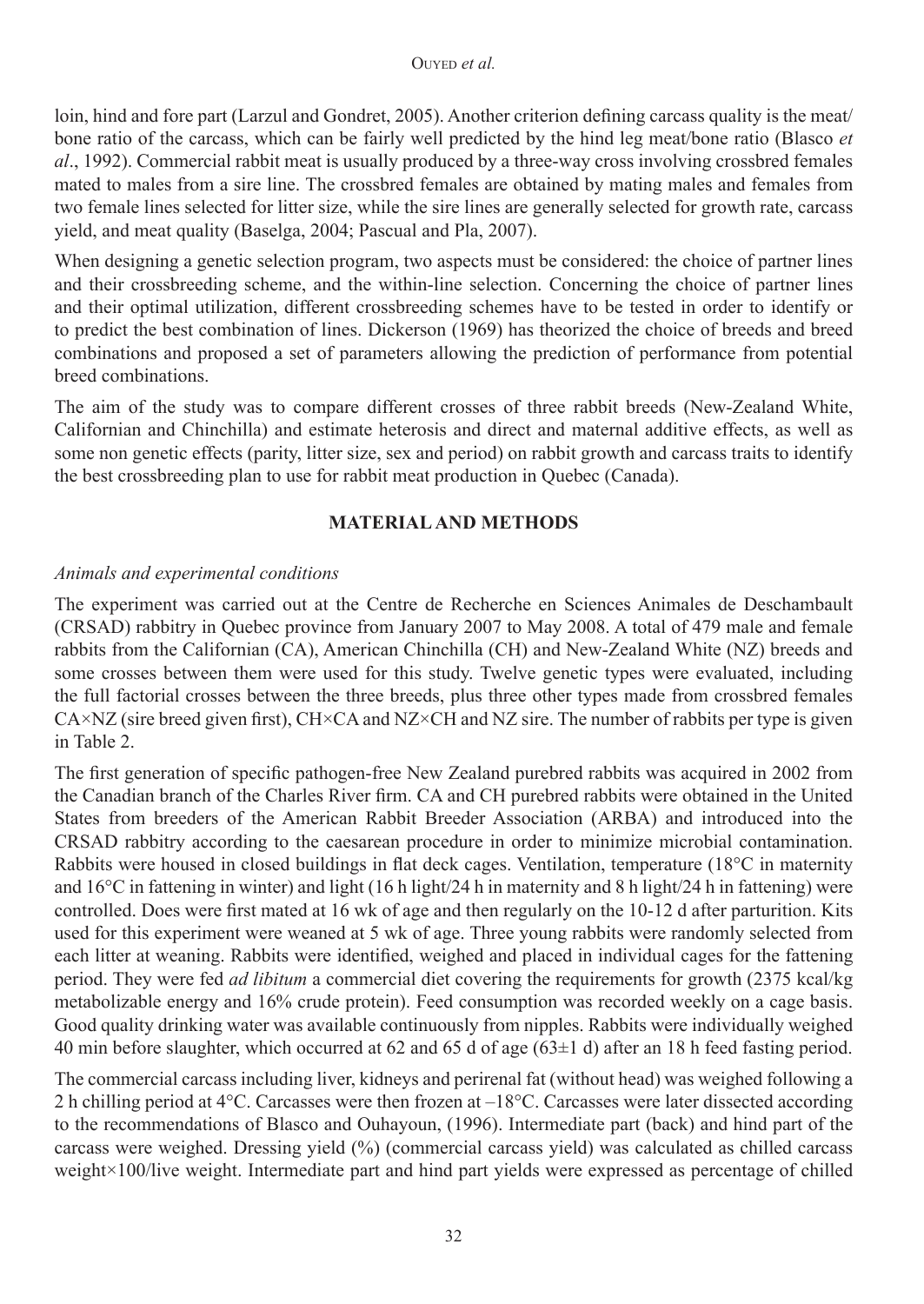carcass weight. Perirenal fat was collected and weighed to assess carcass adiposity. One of the hind legs was used to measure meat/bone ratio, a major indicator of the total amount of meat in the carcass. Fresh hind leg, cooked hind leg (at standardized conditions under vacuum at 80°C during 2.5 h as described by Blasco *et al*., 1992), and hind leg bone were weighed. The meat/bone ratio was calculated according to Larzul and Rochambeau (2004) as (fresh hind leg weight - hind leg bone weight) / hind leg bone weight.

### *Statistical analyses*

Statistical analyses were performed on the following traits: live weight at 35 d of age (LW35), live weight at 63 d (LW63), average daily weight gain between 35 and 63 d (ADG), average daily feed consumption between 35 and 63 d (AFC), feed conversion ratio (FCR) calculated as the ratio of feed consumption to weight gain between 35 and 63 d, commercial carcass weight (CCW), commercial carcass yield (CCY), intermediate part yield (IP%), hind part yield (HP%), perirenal fat percentage of the carcass (carcass fatness, FW%) and meat/bone ratio of the hind leg (M/B). Traits were analysed using a fixed linear model with genetic type (12 levels), sex, time (4 levels according to slaughter date: Feb-Apr 2007, May-Jul 2007, Nov-Dec 2007, Jan-May 2008), litter size of origin (3 levels: <6, 6+7, 8 and more kits born alive), and parity order (4 levels: 1, 2, 3 to 5, 6 and more) as fixed effects. The MIXED procedure from SAS (2002) allowing for variance differences between genetic types was utilized: indeed, the analyses also included crossbreds from a giant breed, thus improving the estimation of the fixed effects, but these types were not considered in this article as they could not give rise to any estimation of crossbreeding parameters.

There were 11 Dickerson parameters (Dickerson, 1969) to be estimated: a general mean  $(\mu)$ , the direct additive effects of breeds CA and CH, as deviations from that of breed NZ ( $g_{CAN/Z}^I$  and  $g_{CHNZ}^I$ , respectively), the same for the maternal additive effects ( $g^M_{CANZ}$  and  $g^M_{CHNZ}$ , respectively), direct heterosis effects  $(h_{CA\times CH}^I, h_{CA\times NZ}^I$  and  $h_{CH\times NZ}^I$  and maternal heterosis effects  $(h_{CA\times CH}^M, h_{CA\times NZ}^M$  and  $h_{CH\times NZ}^M$ . Starting from the decomposition of the genetic type means into 13 initial Dickerson parameters, then expressing the additive effects as deviations from those of breed NZ leads to the matrix K(12, 11) given in Table 1, linking the genetic type means to the new parameters. According to Komender and Hoeschele (1989), the model for estimation of the parameters can be written as:

$$
y = Kp + e
$$

where y is the vector of the estimates of the genetic type means resulting from the mixed linear model, p the vector of the Dickerson's parameters after reparameterization, K the matrix linking y to p, with  $var(e)=V$ , the (co)variance matrix of the estimates of the genetic types means. The solutions are:

$$
p = (K'V-1K)-1K'V-1y
$$
 and var $(p) = (K'V-1K)-1$ 

The statistical significance of each parameter was tested by a unilateral Student test, at the 5% level.

### **RESULTS**

### *Fixed effects of parity, litter size, time period and sex*

Litter parity significantly influenced LW35, LW63 and some carcass traits (CCW, CCY, FW% and M/B), but not ADG, AFC, FCR, intermediate and hind part yield of the carcass (Table 2 and 3). Generally, LW35, LW63 and commercial carcass weight increased gradually from the 1<sup>st</sup> to the 5<sup>th</sup> litter and decreased after the 6<sup>th</sup> litter. The highest CCY (54.4%) was obtained with rabbits from the 1<sup>st</sup> litter. Thereafter, CCY decreased by about 2 points of percentage at the  $2<sup>nd</sup>$  litter and stabilized at 53% after the  $3<sup>nd</sup>$  litter. In contrast, the lowest perirenal fat percentage was recorded in rabbits from the  $1<sup>st</sup>$  litter (1.96%), increased at the  $2<sup>nd</sup>$  (2.24%) litter and stabilized after the  $3<sup>rd</sup>$  litter. The highest meat/bone ratio values were observed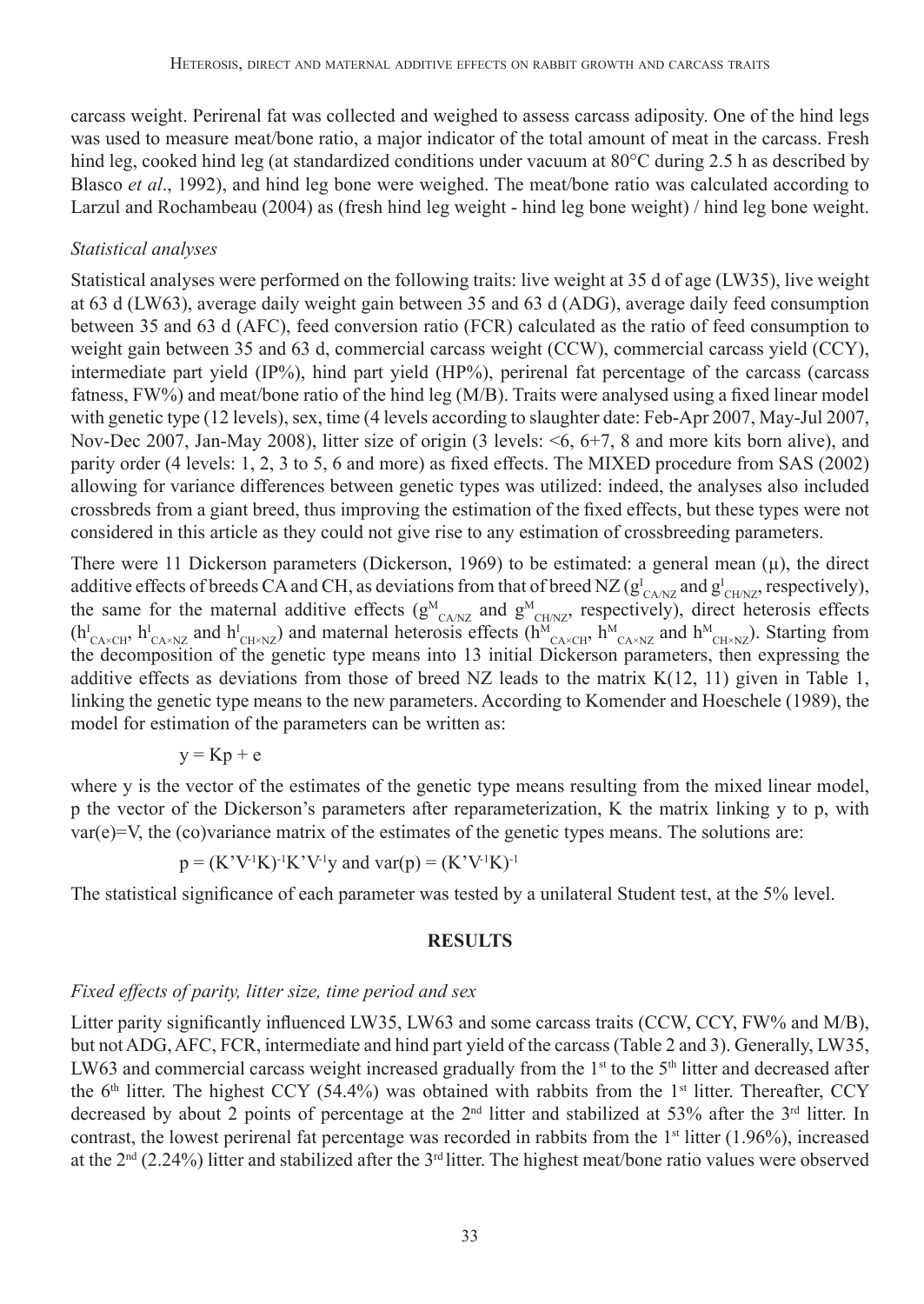| Genetic type                                                                                                                                                                                                     | Έ | $g^I_{CANZ}$  | $\frac{1}{9}$ CH/KZ | $\frac{60}{5}$<br><b>CA/NZ</b> | $\sum_{\alpha\leq n}$<br>CH/NZ | $h^I_{\rm C\Delta \times CH}$ | $h^I_{\rm C_A\times NZ}$ | $h^I_{\rm CH\times NL}$ | F×, | $\mathbf{h}^{\text{M}}_{\text{CANZ}} \qquad \mathbf{1}$ |  |
|------------------------------------------------------------------------------------------------------------------------------------------------------------------------------------------------------------------|---|---------------|---------------------|--------------------------------|--------------------------------|-------------------------------|--------------------------|-------------------------|-----|---------------------------------------------------------|--|
| CA×CA                                                                                                                                                                                                            |   |               |                     |                                |                                |                               |                          |                         |     |                                                         |  |
| CA×CH                                                                                                                                                                                                            |   | 0.5           | 0.5                 |                                |                                |                               |                          |                         |     |                                                         |  |
| <b>CA×NZ</b>                                                                                                                                                                                                     |   | $\frac{0}{2}$ |                     |                                |                                |                               |                          |                         |     |                                                         |  |
| CH×CA                                                                                                                                                                                                            |   | 0.5           | 0.5                 |                                |                                |                               |                          |                         |     |                                                         |  |
| CH×CH                                                                                                                                                                                                            |   |               |                     |                                |                                |                               |                          |                         |     |                                                         |  |
| <b>CH×NZ</b>                                                                                                                                                                                                     |   |               | 0.5                 |                                |                                |                               |                          |                         |     |                                                         |  |
| <b>NZ×CA</b>                                                                                                                                                                                                     |   | $\tilde{S}$   |                     |                                |                                |                               |                          |                         |     |                                                         |  |
| HO×ZN                                                                                                                                                                                                            |   |               | $\overline{c}$      |                                |                                |                               |                          |                         |     |                                                         |  |
| ZNXZN                                                                                                                                                                                                            |   |               |                     |                                |                                |                               |                          |                         |     |                                                         |  |
| NZ×(CA×NZ)                                                                                                                                                                                                       |   | 0.25          |                     | 0.5                            |                                |                               | 0.5                      |                         |     |                                                         |  |
| NZ×(CH×CA)                                                                                                                                                                                                       |   | 0.25          | 0.25                | 0.5                            | 0.5                            |                               | 0.5                      | $\overline{c}$          |     |                                                         |  |
| MZ×ZN> <zn< td=""><td></td><td><math>\circ</math></td><td>0.25</td><td><math>\circ</math></td><td><math>\frac{0}{2}</math></td><td></td><td><math>\circ</math></td><td>0.5</td><td></td><td></td><td></td></zn<> |   | $\circ$       | 0.25                | $\circ$                        | $\frac{0}{2}$                  |                               | $\circ$                  | 0.5                     |     |                                                         |  |

ia<br>X<br>X  $(\text{resp. } g^M)$ 

 $g'_{xy'}$  (resp.  $g''_{xy}$ ): additive direct (resp. maternal) effect of the X breed, as deviation from the Y breed.  $h'_{xy'}$  (resp. g,  $g''_{xy}$ ):: individual (resp. maternal) heterosis in the cross between the X and Y breeds.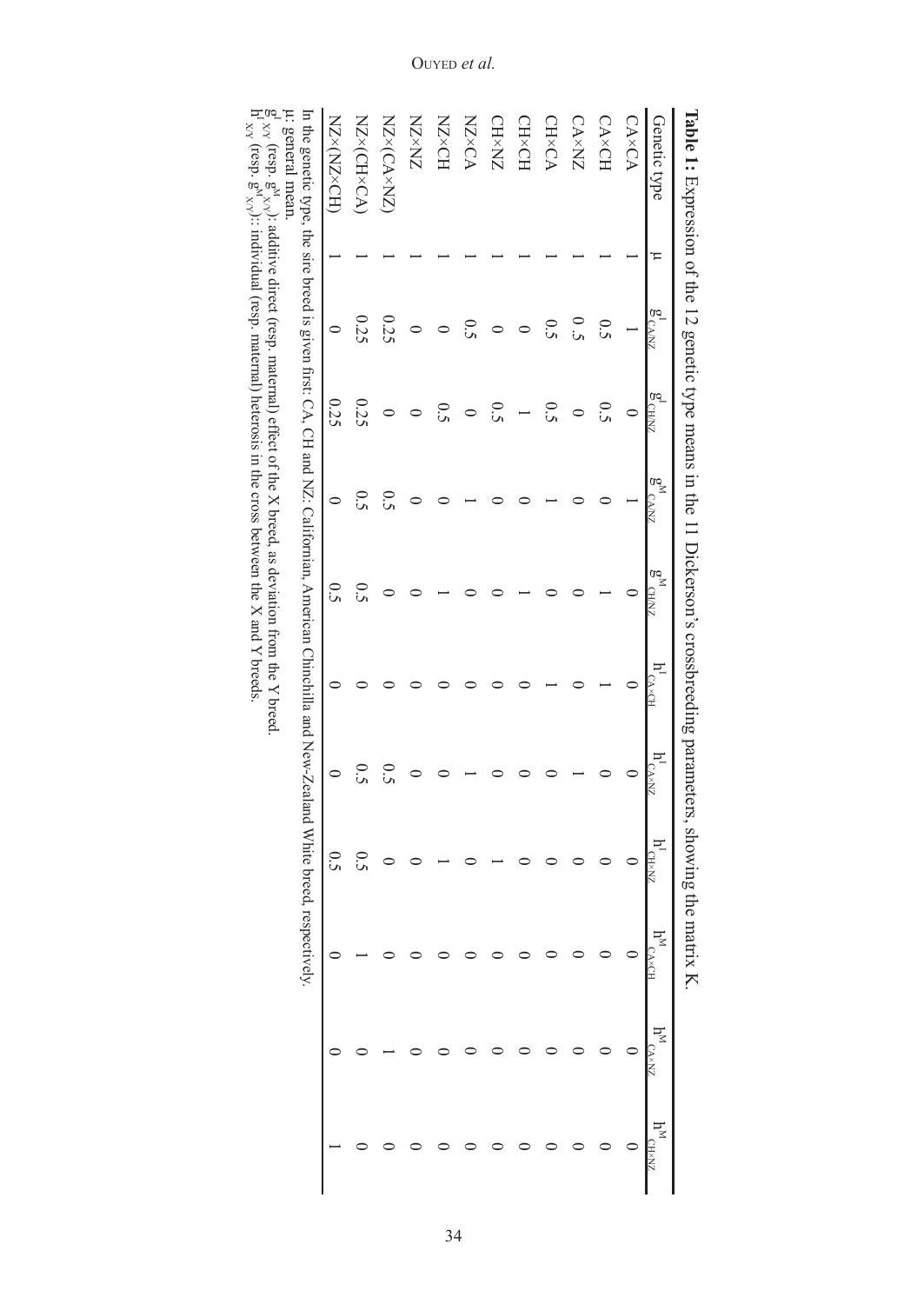|                                                   | No. | Live weight<br>at 35 d<br>(g) | Live weight<br>at 63 d<br>(g) | Daily weight<br>$gain(g/\bar{d})$ | Daily feed<br>consumption<br>(g/d) | Feed<br>consumption<br>ratio   |
|---------------------------------------------------|-----|-------------------------------|-------------------------------|-----------------------------------|------------------------------------|--------------------------------|
| Genetic type                                      |     | < 0.0001                      | < 0.0001                      | < 0.0001                          | < 0.0001                           | < 0.0001                       |
| Parity                                            |     | < 0.0001                      | < 0.0001                      | 0.3579                            | 0.0561                             | 0.6320                         |
| Litter size                                       |     | < 0.0001                      | < 0.0001                      | < 0.001                           | < 0.0001                           | < 0.05                         |
| Sex                                               |     | 0.1627                        | 0.5656                        | 0.5779                            | 0.2549                             | 0.1452                         |
| Period                                            |     | < 0.01                        | < 0.0001                      | < 0.0001                          | < 0.01                             | 0.1841                         |
| Genetic type estimates <sup>1</sup>               |     |                               |                               |                                   |                                    |                                |
| $C A \times C A$                                  | 35  | $930 \pm 24^{ab}$             | 2199±38bc                     | $45.7 \pm 0.9^b$                  | $223 \pm 10^{fg}$                  | $4.96 \pm 0.28$ <sup>gh</sup>  |
| <b>CA</b> ×CH                                     | 37  | $962 \pm 33^{b}$              | $2165 \pm 47$ <sup>b</sup>    | $43.1 \pm 0.9^b$                  | $210 \pm 11$ <sup>efg</sup>        | $4.84 \pm 0.25$ <sup>h</sup>   |
| $C A \times N Z$                                  | 65  | $1097 \pm 17$ <sup>e</sup>    | $2470 \pm 28$ <sup>e</sup>    | $49.3 \pm 0.7$ <sup>cd</sup>      | $203 \pm 6$ bcde                   | $4.10 \pm 0.15$ bdef           |
| <b>CH×CA</b>                                      | 47  | $962 \pm 19^{b}$              | 2037±35 <sup>a</sup>          | $38.9 \pm 0.9$ <sup>a</sup>       | $231 \pm 10^8$                     | $5.84 \pm 0.24$ <sup>i</sup>   |
| <b>CH×CH</b>                                      | 20  | 880±24 <sup>a</sup>           | $1934 \pm 36^a$               | $38.3 \pm 0.9$ <sup>a</sup>       | $174 \pm 11$ <sup>abcd</sup>       | $4.48 \pm 0.26$ <sup>fgh</sup> |
| <b>CH</b> ×NZ                                     | 48  | $1046 \pm 22$ <sup>cde</sup>  | 2318±39 <sup>cd</sup>         | $45.2 \pm 0.9^b$                  | $184 \pm 7$ abc                    | $4.09 \pm 0.18^{bcde}$         |
| <b>NZ×CA</b>                                      | 15  | $1009 \pm 31$ bcd             | 2360±58 <sup>de</sup>         | $46.8 \pm 1.4$ <sup>bc</sup>      | $209 \pm 15^{ber}$                 | $4.40 \pm 0.30$ dfgh           |
| <b>NZ×CH</b>                                      | 18  | $1006 \pm 27$ <sup>bc</sup>   | 2376±29 <sup>de</sup>         | 49.0 $\pm$ 0.7 $\rm{^{cd}}$       | $186 \pm 7$ abcd                   | $3.75 \pm 0.15$ abcde          |
| <b>NZ×NZ</b>                                      | 41  | $1055 \pm 25$ cde             | 2465±45 <sup>e</sup>          | $50.7 \pm 1.0$ <sup>d</sup>       | $178 \pm 6^a$                      | $3.43 \pm 0.13$ <sup>a</sup>   |
| $NZ \times (CA \times NZ)$                        | 62  | $1056 \pm 28$ <sup>cde</sup>  | 2464±49 <sup>e</sup>          | $50.8 \pm 1.0$ <sup>d</sup>       | $185 \pm 7^{ab}$                   | $3.54 \pm 0.14$ <sup>a</sup>   |
| $NZ \times (CH \times CA)$                        | 46  | $938 \pm 21^{b}$              | $2271 \pm 34^{bcd}$           | $47.6 \pm 0.9$ <sup>bc</sup>      | $205 \pm 9^{bcef}$                 | $4.36 \pm 0.21$ def            |
| NZ×(NZ×CH)                                        | 45  | $1072 \pm 22$ <sup>de</sup>   | 2486±46 <sup>e</sup>          | $50.5 \pm 1.1$ <sup>d</sup>       | $178 \pm 6^a$                      | $3.45 \pm 0.13$ <sup>a</sup>   |
| Dickerson's crossbreeding parameters <sup>2</sup> |     |                               |                               |                                   |                                    |                                |
| $g^{\rm I}_{\rm CA/NZ}$                           |     | $-45\pm54$                    | $-98 \pm 88$                  | $1.8 \pm 2.0$                     | $32 \pm 20^*$                      | $0.91 \pm 0.50^*$              |
| $g^I_{\hbox{\tiny CH/NZ}}$                        |     | –99±41*                       | $-502 \pm 67$ *               | $-13.3 \pm 1.6$ <sup>*</sup>      | $3 \pm 14$                         | $1.42 \pm 0.32$ <sup>*</sup>   |
| $g^{\rm M}_{\rm~CA/NZ}$                           |     | $-86 \pm 38^*$                | $-189\pm61$ *                 | $-3.9 \pm 1.4^*$                  | $10\pm 15$                         | $0.60 \pm 0.34$ *              |
| $g^{\text{M}}{}_{\text{CH/NZ}}$                   |     | $-69 \pm 27$ *                | $-10+40$                      | $1.7 \pm 1.0^*$                   | $-4+9$                             | $-0.36 \pm 0.20^*$             |
| $h^{I} _{\text{CA} \times \text{CH}}$             |     | $61 + 25$ *                   | $42 \pm 39$                   | $-1.0+0.9$                        | $22 \pm 10^*$                      | $0.63 \pm 0.26$ *              |
| $h^{I}_{\text{CA}\times\text{NZ}}$                |     | $85 \pm 23$ <sup>*</sup>      | 233±39*                       | $4.4 \pm 0.9^*$                   | $20 \pm 8^*$                       | $-0.05 \pm 0.19$               |
| $h^{I}_{\text{CH}\times\text{NZ}}$                |     | $52 \pm 24$ *                 | $148 \pm 37$ *                | $2.5 \pm 0.9^*$                   | $7\pm8$                            | $-0.04\pm0.18$                 |
| $h^{\text{M}}_{\text{CA} \times \text{CH}}$       |     | $-72 \pm 30^*$                | $-135+45$ *                   | $-1.6 \pm 1.1$                    | $1.4 \pm 11$                       | $0.27 \pm 0.26$                |
| $h^M$<br>$CA \times NZ$                           |     | $13 + 33$                     | $1.5 \pm 58$                  | $0.3 \pm 1.3$                     | $-16\pm9*$                         | $-0.39\pm0.20$ <sup>*</sup>    |
| $h^M$<br>CH×NZ                                    |     | $50 \pm 28$ *                 | $77 + 53$                     | $1.1 \pm 1.3$                     | $-3\pm 8$                          | $-0.13 \pm 0.16$               |

**Table 2:** Statistical significance of the fixed effects (*P-*values), estimates of genetic type means and of Dickerson's crossbreeding parameters for growth and feed consumption traits.

<sup>1</sup>In the genetic type, the sire breed is given first: CA, CH and NZ: Californian, American Chinchilla and New-Zealand White breed, respectively. Means in the same column with different superscripts are significantly different at 5%. µ: general mean.

 $g_{X/Y}^{I}$  (resp.  $g_{X/Y}^{M}$ ): additive direct (resp. maternal) effect of the X breed, as deviation from the Y breed.<br>h<sup>1</sup><sub>X/Y</sub> (resp.  $g_{X/Y}^{M}$ ): individual (resp. maternal) heterosis in the cross between the X and Y br

in rabbits from the 2<sup>nd</sup> and 6<sup>th</sup> litter and more, whereas the lowest were recorded in rabbits from the 1<sup>st</sup> and the 3<sup>rd</sup> to 5<sup>th</sup> litter.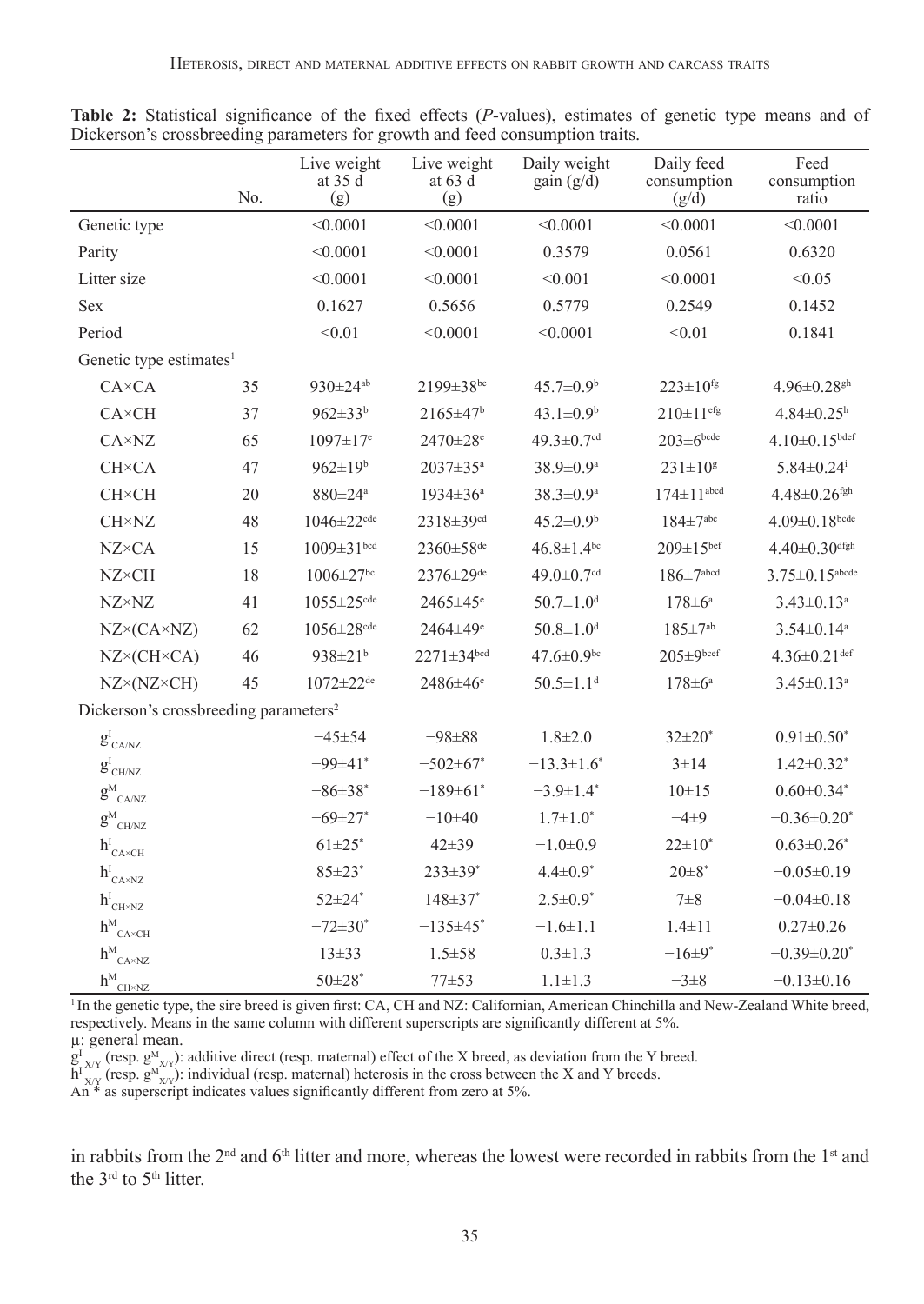|                                                    | No. | Carcass<br>weight<br>(g)    | Carcass<br>yield<br>(%)      | Hind<br>part yield<br>$(\frac{0}{0})$ | Intermediate<br>part yield<br>$(\%)$ | Fat percentage<br>of the carcass<br>$(\%)$ | Muscle/bone<br>ratio of the<br>hind leg |
|----------------------------------------------------|-----|-----------------------------|------------------------------|---------------------------------------|--------------------------------------|--------------------------------------------|-----------------------------------------|
| Genetic type                                       |     | < 0.0001                    | < 0.05                       | < 0.01                                | < 0.0001                             | < 0.0001                                   | <b>NS</b>                               |
| Parity                                             |     | < 0.05                      | < 0.05                       | 0.3559                                | 0.1105                               | < 0.05                                     | < 0.05                                  |
| Litter size                                        |     | < 0.0001                    | 0.1042                       | 0.3513                                | < 0.05                               | 0.1476                                     | 0.4877                                  |
| <b>Sex</b>                                         |     | 0.3527                      | 0.4553                       | 0.1982                                | 0.2707                               | 0.7443                                     | 0.1352                                  |
| Period                                             |     | < 0.0001                    | < 0.01                       | < 0.05                                | < 0.05                               | 0.1241                                     | < 0.0001                                |
| Genetic type estimates <sup>1</sup>                |     |                             |                              |                                       |                                      |                                            |                                         |
| $CA \times CA$                                     | 35  | $1096 \pm 24$ <sup>cd</sup> | 54.7±0.9 <sup>b</sup>        | $34.9 \pm 0.3$ <sup>abc</sup>         | $30.3 \pm 0.5$ bc                    | $1.66 \pm 0.09^a$                          | $5.53 \pm 0.22$                         |
| <b>CA</b> ×CH                                      | 37  | $1099 \pm 30^{bcd}$         | $54.7 \pm 0.5$ <sup>bc</sup> | $35.6 \pm 0.4$ <sup>acde</sup>        | $30.2 \pm 0.5$ <sup>bc</sup>         | $1.97 \pm 0.09$ abc                        | $5.63 \pm 0.21$                         |
| $C A \times N Z$                                   | 65  | $1185 \pm 17$ <sup>e</sup>  | $53.1 \pm 0.6^a$             | $35.1 \pm 0.3$ <sup>abc</sup>         | $30.1 \pm 0.3$ <sup>c</sup>          | $2.07 \pm 0.08$ be                         | $5.38 \pm 0.20$                         |
| <b>CH</b> × <b>CA</b>                              | 47  | $1042 \pm 19^{ab}$          | $56.0 \pm 0.6$ <sup>c</sup>  | $35.5 \pm 0.2$ <sup>acde</sup>        | $30.3 \pm 0.3$ <sup>c</sup>          | $1.88 \pm 0.08$ <sup>ab</sup>              | $5.59 \pm 0.20$                         |
| <b>CH×CH</b>                                       | 20  | $978 \pm 23$ <sup>a</sup>   | $54.5 \pm 0.6^{\rm abc}$     | $36.2 \pm 0.4$ de                     | $29.2 \pm 0.8$ <sup>ac</sup>         | $1.76 \pm 0.13$ <sup>ab</sup>              | $5.79 \pm 0.43$                         |
| <b>CH×NZ</b>                                       | 48  | $1109 \pm 23$ <sup>cd</sup> | $53.5 \pm 0.7$ <sup>ab</sup> | $36.4 \pm 0.3$ <sup>e</sup>           | $29.5 \pm 0.4$ <sup>ac</sup>         | $2.28 \pm 0.12$ def                        | $5.65 \pm 0.18$                         |
| $NZ \times CA$                                     | 15  | $1150 \pm 31$ <sup>de</sup> | $53.1 \pm 1.0^{ab}$          | $34.7 \pm 0.5^{\text{a}}$             | $28.6 \pm 0.6^a$                     | $1.98 \pm 0.14$ <sup>abd</sup>             | $5.04 \pm 0.34$                         |
| <b>NZ×CH</b>                                       | 18  | $1190 \pm 23$ <sup>e</sup>  | $54.4 \pm 0.8$ <sup>ab</sup> | $36.1 \pm 0.4$ <sup>de</sup>          | $28.4 \pm 0.5^a$                     | $2.38 \pm 0.15$ def                        | $5.27 \pm 0.29$                         |
| $NZ \times NZ$                                     | 41  | $1172 \pm 24$ <sup>e</sup>  | $52.9 \pm 0.7$ <sup>a</sup>  | $35.9 \pm 0.3$ <sup>de</sup>          | $28.5 \pm 0.4^a$                     | $2.18 \pm 0.09$ cdef                       | $4.97 \pm 0.24$                         |
| $NZ \times (CA \times NZ)$                         | 62  | $1181 \pm 26$ <sup>e</sup>  | $53.3 \pm 0.6^a$             | $34.8 \pm 0.3$ <sup>ab</sup>          | $29.2 \pm 0.4$ <sup>ab</sup>         | $2.19 \pm 0.11$ cdef                       | $5.30 \pm 0.22$                         |
| $NZ \times (CH \times CA)$                         | 46  | $1077 \pm 20^{bc}$          | $53.0 \pm 0.6^{\mathrm{a}}$  | $35.4 \pm 0.3$ <sup>abcd</sup>        | $29.1 \pm 0.4^a$                     | $2.11 \pm 0.09$ cdef                       | $5.53 \pm 0.22$                         |
| $NZ \times (Z \times CH)$                          | 45  | $1185 \pm 25$ <sup>e</sup>  | $53.3 \pm 0.6^a$             | $35.3 \pm 0.3$ abcd                   | $28.8 \pm 0.4$ <sup>a</sup>          | $2.27 \pm 0.11$ df                         | $5.90 \pm 0.22$                         |
| Dickerson's crossbreeding parameters <sup>2</sup>  |     |                             |                              |                                       |                                      |                                            |                                         |
| $g^{I}_{\text{CA/NZ}}$                             |     | $-29\pm53$                  | $0.4 \pm 1.5$                | $-0.9 \pm 0.7$                        | $3.1 \pm 0.9^*$                      | $-0.48 \pm 0.22$ <sup>*</sup>              | $0.91 \pm 0.51$ <sup>*</sup>            |
| $g^{\rm I}_{\rm \,CH/NZ}$                          |     | $-208 + 40^*$               | $1.6 \pm 1.2$                | $0.2 \pm 0.6$                         | $2.4 \pm 0.8^*$                      | $-0.47 \pm 0.18$ <sup>*</sup>              | $1.09 \pm 0.48$ <sup>*</sup>            |
| $g^M$ <sub>CA/NZ</sub>                             |     | $-62\pm36^*$                | $1.4 \pm 1.0$                | $-0.1 \pm 0.5$                        | $-1.5 \pm 0.7$ <sup>*</sup>          | $-0.04\pm0.16$                             | $-0.33 \pm 0.36$                        |
| $g^M_{CH/NZ}$                                      |     | $27 \pm 26$                 | $0.2 \pm 0.8$                | $-0.0 + 0.4$                          | $-1.4 \pm 0.5$ <sup>*</sup>          | $0.05 \pm 0.13$                            | $-0.33 \pm 0.28$                        |
| $h^{I}_{\text{CA}\times\text{CH}}$                 |     | $41\pm24$ <sup>*</sup>      | $0.7 + 0.6$                  | $0.0 \pm 0.3$                         | $0.5 \pm 0.5$                        | $0.21 \pm 0.10^*$                          | $-0.03 \pm 0.28$                        |
| $h^{I}_{\text{CA}\times\text{NZ}}$                 |     | $103 \pm 23$ <sup>*</sup>   | $-0.7 \pm 0.7$               | $-0.9 \pm 0.3$ <sup>*</sup>           | $0.3 \pm 0.5$                        | $0.11 \pm 0.10$                            | $-0.11 \pm 0.26$                        |
| $h^{I}_{\mathrm{CH}\times\mathrm{NZ}}$             |     | $68 \pm 23$ *               | $0.2 \pm 0.7$                | $0.3 \pm 0.4$                         | $-0.1 + 0.5$                         | $0.35 \pm 0.12$ *                          | $0.12 \pm 0.27$                         |
| $h^M$<br>$CA \times CH$                            |     | $-104 \pm 27$ *             | $-0.9 \pm 0.9$               | $0.0 + 0.4$                           | $0.5 \pm 0.5$                        | $-0.07 \pm 0.14$                           | $0.38 \pm 0.31$                         |
| $h^M$<br>$C A \times N Z$                          |     | $-4\pm31$                   | $-0.0 \pm 0.8$               | $-0.5 \pm 0.4$                        | $0.5 \pm 0.5$                        | $0.09 \pm 0.13$                            | $0.32 \pm 0.29$                         |
| $h^{\rm M}{}_{\rm CH \times \overline{\text{NZ}}}$ |     | $17 + 29$                   | $-0.2 \pm 0.8$               | $-0.7 \pm 0.4$ <sup>*</sup>           | $0.5 \pm 0.5$                        | $0.00 \pm 0.13$                            | $0.76 \pm 0.28$ <sup>*</sup>            |

**Table 3:** Statistical significance of the fixed effects (*P*-values), estimates of genetic type means and of Dickerson's parameters for body composition variables.

<sup>1</sup> In the nomenclature on the genetic type, the sire breed is given first: CA, CH and NZ: Californian, American Chinchilla and New-Zealand White breed, respectively. Means in the same column with different superscripts are significantly different at 5%. µ: general mean.

 $g_{X/Y}^{I}$  (resp.  $g_{X/Y}^{M}$ ): additive direct (resp. maternal) effect of the X breed, as deviation from the Y breed.<br>h<sup>1</sup><sub>X/Y</sub> (resp.  $g_{X/Y}^{M}$ ): individual (resp. maternal) heterosis in the cross between the X and Y br

There was a significant effect ( $P<0.05$ ) of litter size on LW35, LW63, ADG, AFC, FCR, CCW and intermediate part yield IP%. In fact, LW35, LW63, ADG, AFC and CCW were lower by about 15, 9.5, 4, 11 and 6% respectively when rabbits came from litters with 8 and more kits than those coming from litters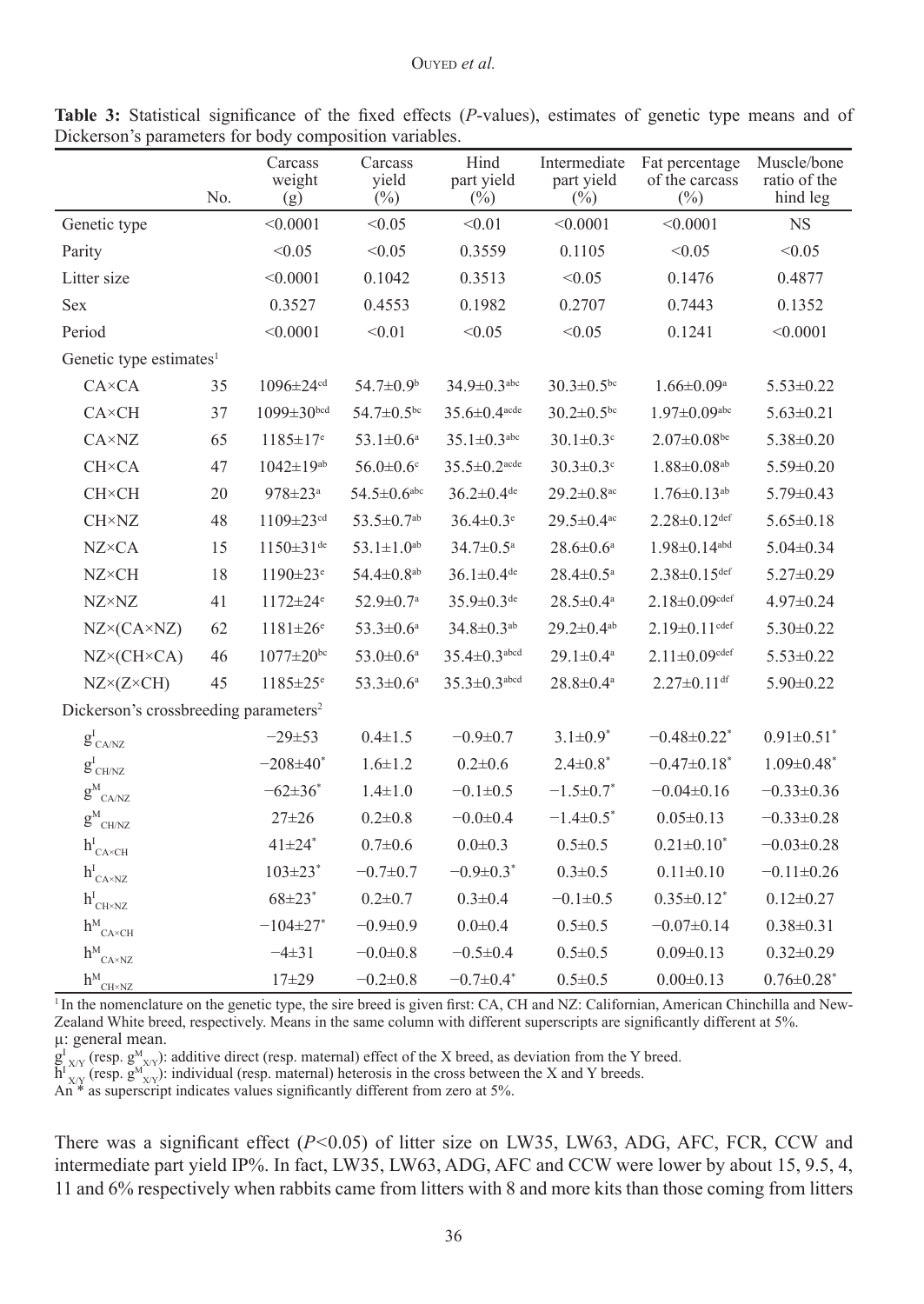with less than 6 kits. On the other hand, FCR and IP% were improved with increasing litter size. Rabbits coming from litters with more than 8 kits showed better performance for these two parameters than those from litters with less than 6 kits  $(3.75 \text{ vs } 4.08 \text{ g/g} \text{ for FCR and } 29 \text{ vs } 28\% \text{ for IP\%}).$ 

The raising period also had a significant effect on growth performance (LW35, LW63, ADG and AFC) and carcass traits (CCW, CCY, IP%, HP% and M/B). Rabbits slaughtered in the January-May 2008 period had better LW63 (2513.2 g), ADG (52.6 g/d) and AFC (212.8 g/d) when compared to other periods, except for LW35 where the highest value was obtained in November-December 2007. Rabbits slaughtered during the November-December 2007 period were those with the highest CCW, IP% and M/B. However, the best CCY (54.8%) and HP% (36.1%) were recorded when rabbits were slaughtered from May to July 2007.

Finally, sex had no significant effects on growth performance and carcass traits.

# *Genetic type means*

Rabbit genetic types influenced (*P<*0.0001) growth performance (Table 2). Rabbits from NZ purebred females mated to CA, NZ and CH males or from CA×NZ and NZ×CH crossbred females mated to NZ males ranked first for LW35. In this leading group, LW35 varied from 1046 22 g for CH×NZ rabbits to  $1097\pm17$  g for CA×NZ rabbits. Conversely, CH×CH purebred rabbits (880 $\pm$ 24 g) and CA×CA (930 $\pm$ 24 g) had the lowest LW35.

Rabbits from NZ females mated to NZ or CA males and from NZ×CH or CA×NZ females mated to NZ males had the highest LW63. In this leading group, LW63 varied from  $2464\pm49$  g for NZ×(CA×NZ) rabbits to 2486 $\pm$ 46 g for NZ×(NZ×CH) rabbits. ADG of these rabbits was around 50 g/d. On the other hand, rabbits with the worst LW63 and ADG were those coming from CA and CH females mated to CH males.

Genetic types also affected feed consumption and feed efficiency. Rabbits from the NZ×NZ, NZ×(CA×NZ) and NZ×(NZ×CH) genetic types showed the best FCR with values ranging from 3.43 to 3.54. They consumed between 178 and 185 g/d grew about 50 g/d during the fattening period. CH×CH rabbits had the lowest AFC (174  $g/d$ ), but their low ADG did not allow a good FCR. Rabbits from CH×CA and CA×CA genetic types were those with the highest AFC and FCR (Table 2). Overall, FCR was positively correlated with ADG.

Significant differences between genetic types were observed for all carcass traits except for meat/bone ratio (Table 3). CCW ranged from 978±23 (CH×CH) to 1190±23 g (NZ×CH). Rabbits coming from CH, NZ, CA×NZ and NZ×CH does mated to NZ males, and from NZ does mated to CA males had the highest CCW, which is higher by 20% than the CH×CH rabbits, the less interesting breed for CCW. Conversely, rabbits with the highest CCW seemed to have the lowest CCY, with values ranging between 52 to 54%, whereas CH×CA rabbits ranked first with a CCY higher by 4 to 8% than rabbits from others genetic types.

The highest values for HP% were obtained with CH×CH, CH×NZ and NZ×CH rabbits. The NZ×CA rabbits had the lowest HP% (34.7%). The highest values for IP% were observed with (CA×CA, CA×CH, CA×NZ and CH×CA) rabbits and corresponded, except for CA×NZ, to the highest CCY.

FW%, a good predictor of carcass fatness, varied from 1.66 to 2.38%. Rabbits coming from crosses between NZ and CH lines were characterized by the highest carcass fat deposition (2.28% for CH×NZ and 2.38% for NZ×CH). In general, FW% was positively correlated with ADG and FCR.

## *Dickerson's genetic parameters*

*Direct additive effects.* With respect to genes from the NZ breed, genes from the CH breed decreased LW35, ADG and LW63. They did not influence AFC but significantly hampered the FCR. Genes from the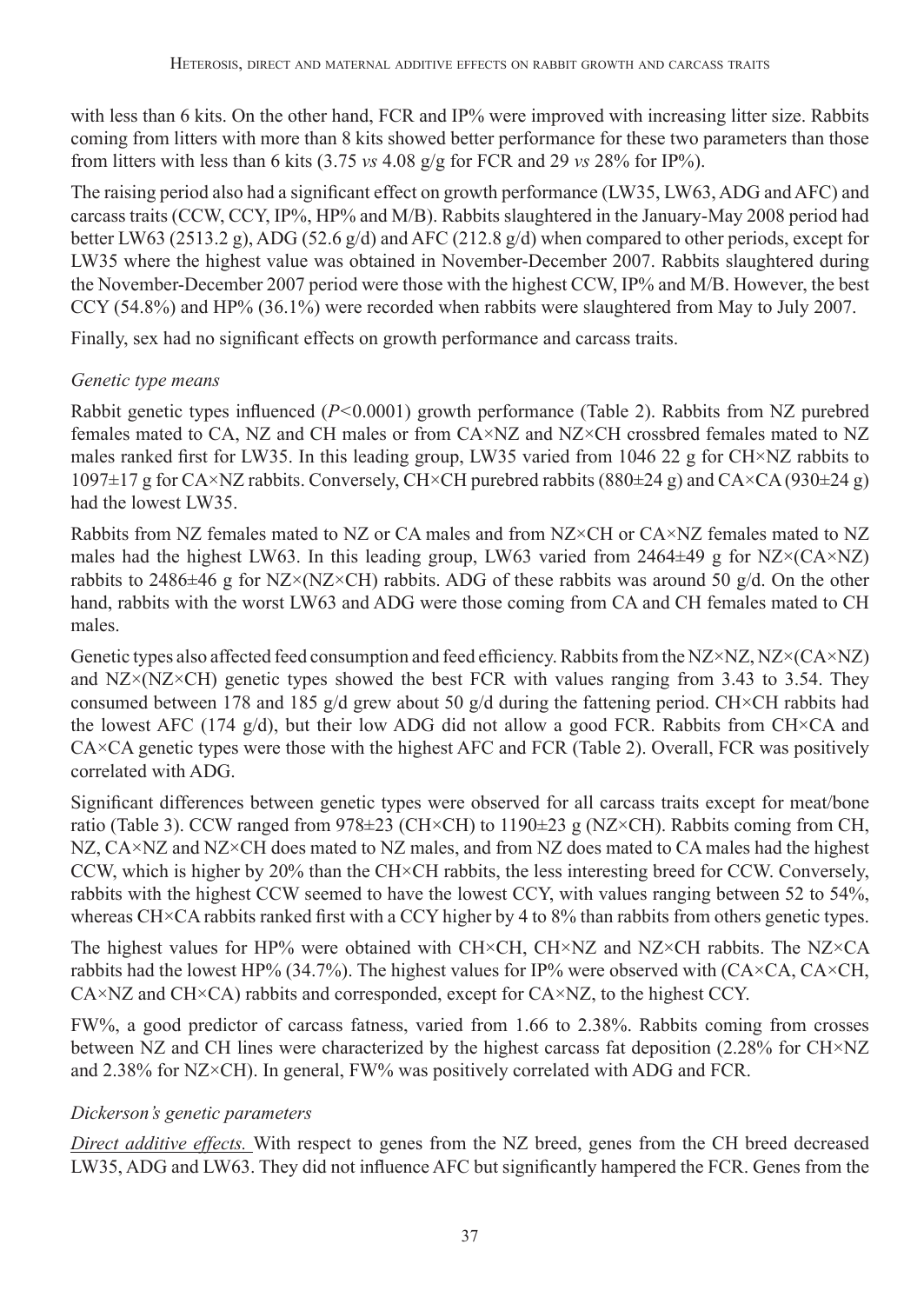CA breed did not alter growth rate but significantly increased AFC and the FCR. Additive genetic effects did not influence carcass yield but did influence some carcass composition traits. The CA and CH genes increased the IP% and the M/B, whereas they decreased FW%.

*Maternal additive effects.* CA breed had negative maternal effects on LW35, ADG and LW63. It also had negative effects on FCR. Conversely, CH breed had favourable maternal effects on ADG and FCR. As far as carcass conformation and composition are concerned, negative maternal effects of CA and CH breeds were evidenced for the IP%. CCY was not influenced by additive maternal effects.

*Individual heterosis.* Overall, LW35, LW63, ADG and CCW benefited from individual heterosis, except ADG and LW63 in the CA×CH cross. Moreover, the CA×CH crossbred rabbits consumed more feed than the parental average and had a lower FCR. Carcass composition traits were generally not affected by individual heterosis except for the lower HP% in the CA×NZ crossbreds and the higher CA×CH and CH×NZ crossbreds' FW%.

*Maternal heterosis.* The CA×CH crossbred does exerted a negative maternal heterosis on rabbit weights including carcass weight. Conversely, the CH×NZ crossbred does had a positive maternal heterosis effect on LW35. The CA×NZ does lead to a maternal heterosis, which was reflected in improved FCR. As for individual heterosis, carcass composition traits were rarely affected by maternal heterosis. Nevertheless, the CH×NZ cross leads to maternal heterosis which decreased HP% and increased the M/B, an indicator of the carcass muscle content.

## **DISCUSSION**

## *Fixed effects of parity, litter size, time period and sex*

Result from this study showed significant statistical effects of parity, litter size and time period on growth traits and carcass traits. However, there was no gender influence. Generally, LW35, LW63 and CCW increased gradually until the  $5<sup>th</sup>$  litter and decreased thereafter. While CCY decreased from the 1<sup>st</sup> to  $2<sup>nd</sup>$ litter and stabilized after the 3<sup>rd</sup> litter, the PW% increased from the 1<sup>st</sup> to the 2<sup>nd</sup> litter and stayed stable after the 3rd litter. These results support those reported by Ouyed *et al*. (2007) with regard to LW63 which decreased after the 4th litter. Also, Prayaga and Eady (2003) reported that the individual body weights at 5 and 10 wk of age were significantly lower in the  $1<sup>st</sup>$  parity born rabbits than in other higher parity born rabbits. However, they reported significantly higher carcass weights in the  $2<sup>nd</sup>$  and  $3<sup>rd</sup>$  parity litters than in 1<sup>st</sup> and 4<sup>th</sup> ones. Ozimba and Lukefahr (1991) did not report any significant effect of litter parity on rabbit growth traits.

Except for FCR and CCW, growth parameters gradually deteriorated with increased litter size. In contrast, FCR and IP% were improved when litter size increased. These results are in agreement with those of Orengo *et al*. (2004), where better growth traits and commercial carcass weight were obtained when litter size at birth was lower.

Growth performance and carcass traits tended to improve with time period. As the rearing conditions in the CRSAD experimental rabbitry were controlled and maintained constant for all season except for summer (not covered at all in this study), this trend may be explained by the breeder's selection programme used at CRSAD.

## *Genetic types and Dickerson's parameter estimates*

Rabbit populations used in crossbreeding experiments are just specific strains extracted from larger breed populations and their genetic effects can vary depending upon their selection history, including founder effects. As an example, in a crossbreeding experiment involving two INRA strains based on the NZ breed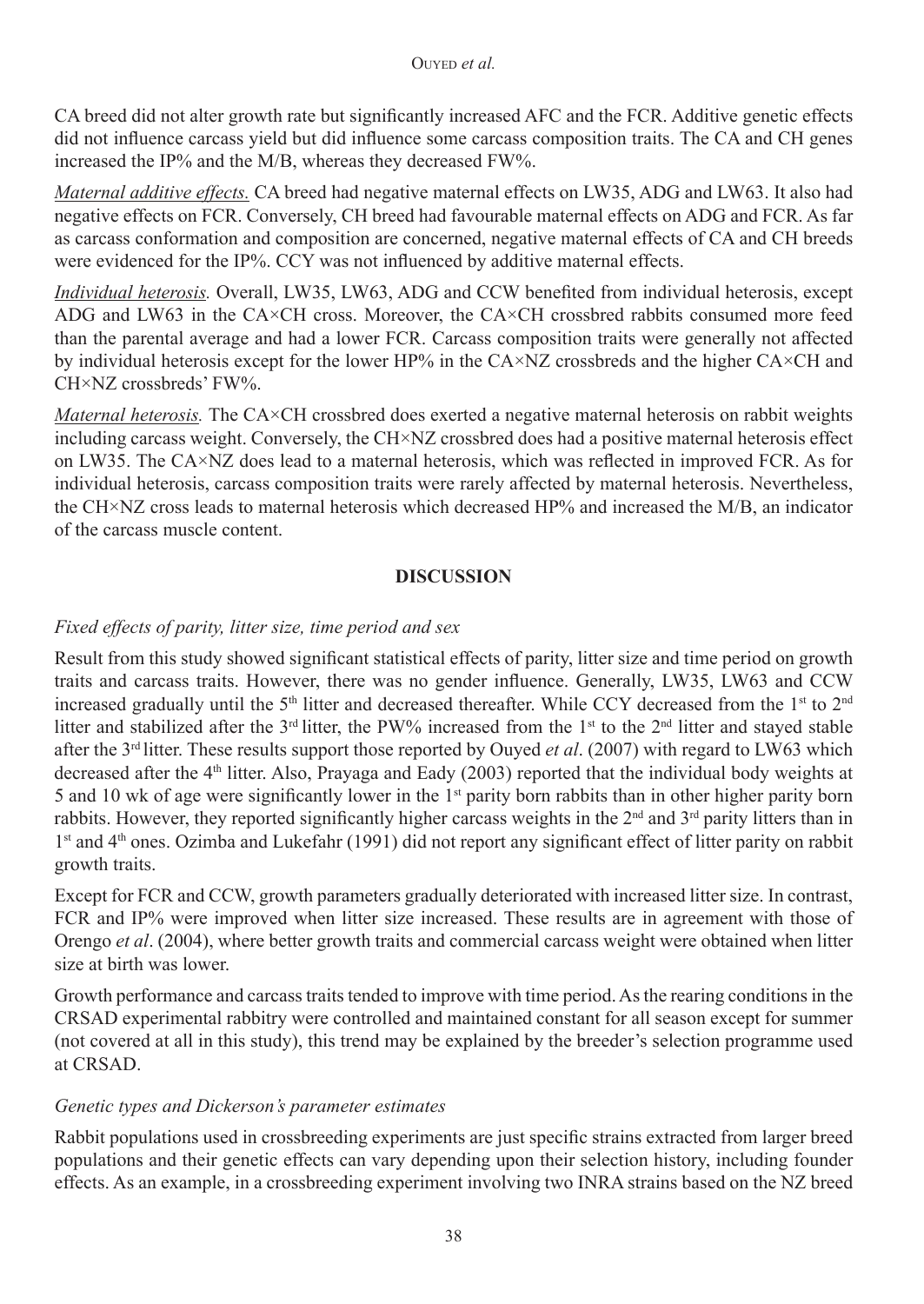(one selected for litter size and its unselected control) and one strain from the CA breed selected for litter size, additive direct and maternal effects for ADG, carcass yield or edible part of the hind leg are more similar between strains submitted to the same selection criterion than between strains coming from the same breed (Brun and Ouhayoun, 1989). Moreover, genotype by environment interactions can alter the effect of any strain according to the type of environment. Consequently, discrepancies concerning the ranking of genetic types or the estimates of crossbreeding parameters in the present experiment with previous studies involving the same breeds should come as no surprise.

It seems from this study that the use of NZ purebred females mated to CA, NZ and CH purebred males, or the use of CA×NZ and NZ×CH crossbred females with NZ males, produce heavier rabbits at weaning compared to other crossbreeding plans. On the other hand, the use of CA and CH rabbit does in pure breeding or in crossbreeding leads to offspring with the lowest LW35. These results may be partly explained by good maternal abilities and high milk production of NZ,  $CA \times NZ$  and NZ $\times CH$  females (Ouyed, 2009), as estimated from litter weight gain from 0 to 21 d according to Fortun-Lamothe and Sabaster (2003). These maternal effects are quantified by favourable maternal additive effects of the NZ breed with respect to CA breed, and maternal heterosis in the NZ×CH cross.

LW63 and ADG of rabbits were improved on average by 19% and 21% respectively when using  $NZ \times CH$ and CA×NZ crossbred females mated to NZ males, or purebred NZ females mated to NZ or CA males, compared to the use of the CA and CH, in pure breeding or in reciprocal crossbreeding. Moreover, AFC decreased and the FCR improved with the use of NZ, NZ×CH and CA×NZ in crossbreeding with NZ. In contrast, AFC was higher and FCR deteriorated when CA and CH males and females were used, either in pure or crossbreeding selection plans. Overall, growth performance rates, as expressed by ADG and LW63, were influenced by genetic types. Offspring from NZ females had better performances than those from CA females (Ouyed and Brun, 2008).

Our results showed that rabbits with the lowest LW63 also had the highest CCY. This could be explained by the lower proportion of head and skin found in these rabbits, but it is not possible to confirm this hypothesis as these parts were not measured in this study. Lebas and Ouhayoun (1987) reported such a correlation between slaughter weight and carcass yield, where rabbits reared in summer displayed both a lighter live weight at slaughter and a higher CCY because of their lower head and skin proportion.

Breed type differences for carcass traits have often been reported (Lukefahr *et al*., 1983; Ozimba and Lukefahr, 1991; Nofal *et al*., 2004). Prayaga and Eady (2003) reported that CA purebreds and crossbreds had the lowest performances, both for growth and slaughter traits, except for dressing out percentage. Lukefahr *et al*. (1983) also reported higher dressing percentage in rabbits coming from CA lines when compared to the NZ lines, although our findings did not coincide with these results.

Concerning cut parts, it appears that using the CA breed in a crossbreeding plan allows a considerable improvement in the IP%, whereas the use of the CH breed increases HP%. These results are confirmed by the estimated direct additive effects of CA and CH breeds on both traits, respectively.

In our study, the CH strain had unfavourable direct effects but positive maternal effects on ADG. The CA strain presented the opposite trend. This opposition between direct and maternal effects on growth is in accordance with other results from crossbreeding experiments (Brun and Ouhayoun, 1994) even if it cannot be stated as a general rule. The negative maternal effects of CA breed on weight traits from weaning to slaughter are in agreement with results from Brun and Ouhayoun (1989) and are likely linked to the higher ovulation rate and litter size of this breed. Interestingly, FCR is dependant on both direct and maternal gene effects, with a balance between opposing unfavourable direct effects and favourable maternal effects of the CH breed. The positive correlation between ADG and FCR observed for the direct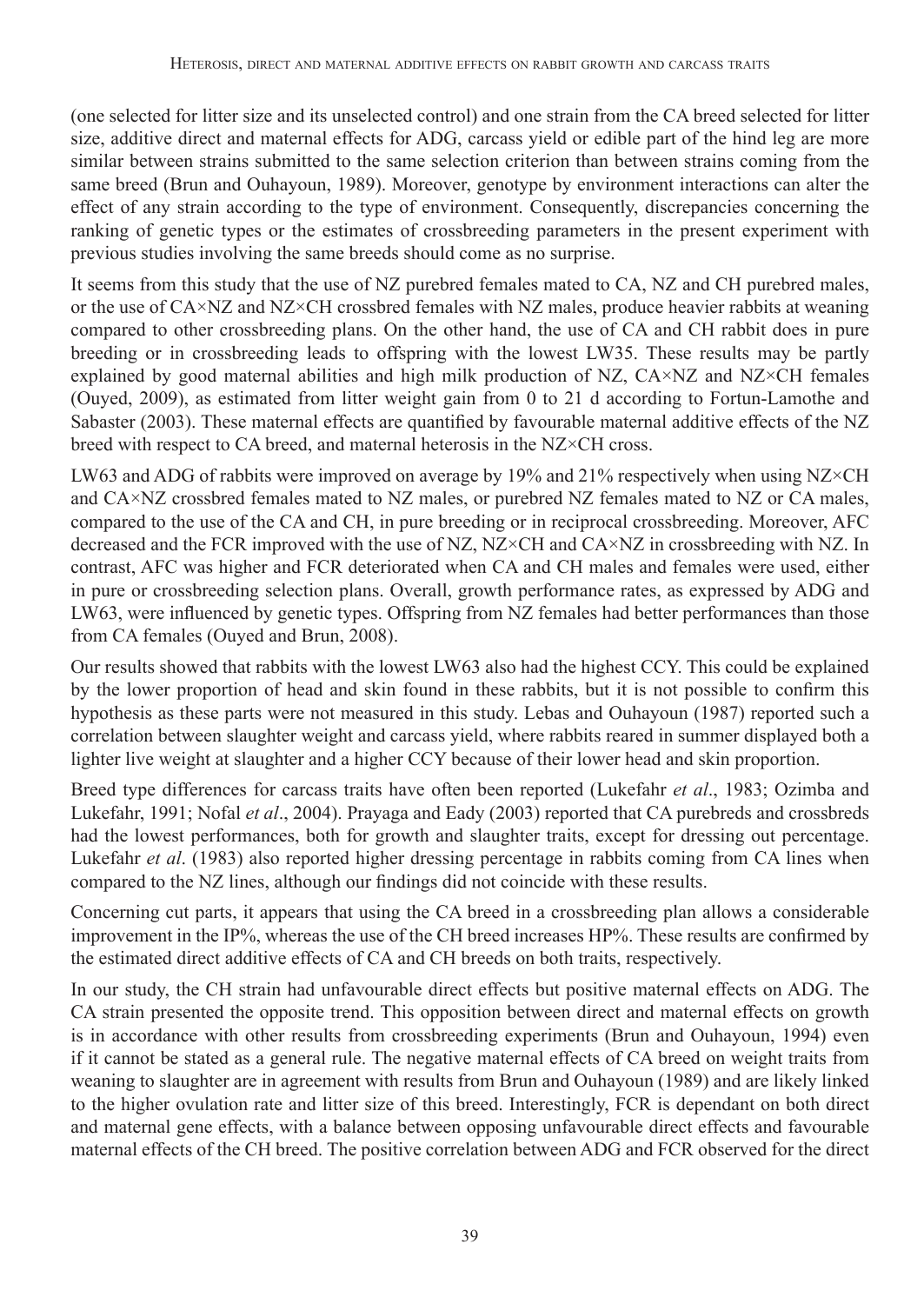effects as well as for the maternal effects is in agreement with the usual results (Ollivier and Henry, 1978, in pigs; Ouhayoun, 1978, in rabbits).

Direct heterosis effects were found on body weight traits, particularly in the crosses involving the NZ breed, with a magnitude from 4% to 7% of the parental average, in accordance with published results (Brun and Ouhayoun, 1989, Medellin and Lukefahr, 2001; Piles *et al*., 2004). The presence of heterosis in ADG between 35 and 63 d does not coincide with results generally observed for this trait (Brun and Ouhayoun, 1984 and 1989, Piles *et al*., 2004, Gomez *et al*., 1999), albeit with some exceptions. While body conformation and carcass composition related traits generally exhibit zero or low heterosis, two instances were found in our experiment for direct or maternal heterosis for HP%, two others for WF% and one for M/B (Table 3).

### *Practical implications*

This study showed that NZ pure breed, NZ×CH and CA×NZ crossbred females had higher LW 35, LW63, ADG and CCW. Also, when considering a synthetic criterion for carcass quality (the total weight of the back + the hind legs), which takes into account the carcass weight and IP%+HP%, the CA $\times$ NZ single crossbreds rank first (772 g), followed by rabbits from  $NZ \times CH$  and  $C A \times NZ$  crossbred females mated with NZ males (758 and 756 g, respectively) and by NZ rabbits from pure breeding (754 g). From a practical point of view, the use of the NZ breed in pure breeding is feasible. On the other hand, a crossbreeding scheme involving crossbred does would be justified by the performance of the lines that produce the crossbred does and their heterosis effect on litter size (Ouyed *et al*., 2007 and Ouyed, 2009).

#### **CONCLUSIONS**

Our study confirms genetic type effects for rabbit growth and carcass quality traits, even when comparing breeds with similar body size. Crossbreeding is a useful tool for both genetic improvement and for the genetic analysis of traits, allowing us to isolate direct and maternal effects and estimate heterosis. Our study confirms that parental strains of similar body size may influence growth and carcass quality through different direct and maternal effects: additive direct effects influence feed efficiency and carcass weight with negative values for the CH strain - and also impact the intermediate and hind part percentage of the carcass - with contrasting effects for the CA strain. Maternal effects also influence carcass weight and feed efficiency, acting in some cases in opposition to direct effects. Finally, direct and maternal heterosis are demonstrated for body and carcass weights and even for some carcass traits.

**Acknowledgements:** This work was carried out in association with the Regroupement pour l'Amélioration Génétique Cunicole du Québec (RAGCQ), the CRSAD, the Syndicat des Producteurs de Lapins du Québec (SPLQ), Kunipac slaughterhouse and the École Hôtelière de la Capitale (EHC). It was financially supported in part by the Conseil pour le Développement de l'Agriculture au Québec (CDAQ) and the Ministère de l'Agriculture, des Pêcheries et de l'Alimentation du Québec (MAPAQ). A special thank goes to the technical staff of CRSAD for the quality of their work in the rabbitry.

#### **REFERENCES**

- Baselga M. 2004. Genetic improvement of meat rabbits. Programmes and diffusion. *In Proc.: 8<sup>th</sup> World Rabbit Congress, 7-10 September, 2004. Puebla, Mexico. 1-13.*
- Blasco A., Ouhayoun J., Masoero G. 1992. Status of rabbit meat and carcass: Criteria and terminology. *Options Méditerranéennes, Série Séminaire, 17: 105-120.*
- Blasco A., Ouhayoun J. 1996. Harmonization of criteria and terminology in rabbit meat research. Revised proposal. *World Rabbit Sci., 4: 93-99.*
- Brun J.M., Ouhayoun J. 1989. Growth performances and carcass traits in three strains of rabbits and their two-way crosses. *Ann. Zootech., 38: 171-179. doi: 10.1051/animres:19890211.*